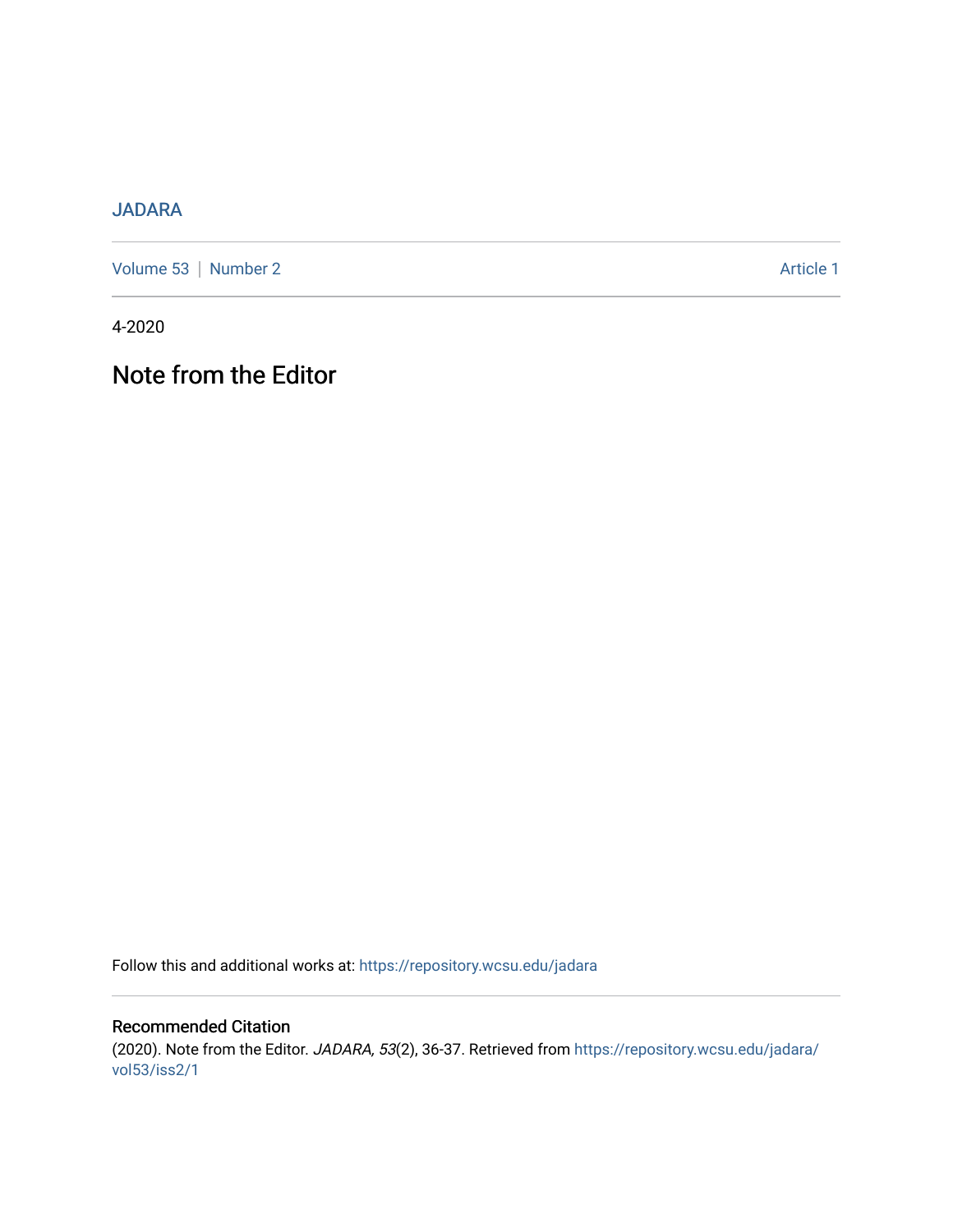

## **Note from the Editor**

Welcome to the Winter/Spring 2020 JADARA issue! This issue is being released during a lifechanging time as our world addresses the COVID-19 pandemic. Although our lives may have changed on a day-to-day basis, many of our JADARA readers and contributors are at the frontline fighting this virus. We thank them for their bravery and commitment to public safety!

This virus has certainly impacted many JADARA readers. Many are mental health and/or rehabilitation counselors, social workers, medical providers, instructors, mentors, researchers, administrators, and others who work closely with students, clients, patients, and consumers. It has been a learning experience for many, who had to learn quickly how to support people they serve within a short timeframe. For instance, we've had to learn how to utilize tele-counseling, convert face-to-face classes to online classes, ensure that we provide remote support to people dealing with anxiety and uncertainty, increased isolation leading to increased depression, suicide ideation/attempts, addiction, and so on. Not everyone we serve has quality health insurance or access to quality medical or mental health providers. Making this situation more challenging is that many medical providers are not available for basic check-ups as a result of social distance guideline or restrictions. Amidst all these logistics, it is not surprising that many of us may forget to take care of ourselves! It is important to partake in self-care to better serve one another.

In the last issue, I shared that ADARA and AMPHL had agreed to join forces to expand JADARA circulation. This means that at least three manuscripts from AMPHL members will be submitted to JADARA for publication consideration. We have one such article in this issue, which is exciting because this is an incredible opportunity to increase the readership and exchange resources.

As a result of this partnership, JADARA is seeking new editorial review board members. Interested applicants should have expertise in various areas such as counseling, policy, vocational, public health, medical/health, integrated practice, or statistical backgrounds. If you are interested in serving on the editorial review board, please submit a curriculum vitae and a cover letter outlining your strengths and how you can contribute to JADARA to [thewd@wou.edu](mailto:thewd@wou.edu) with the subject line stating "JADARA Editorial Review Board." Some of our current editorial review board members are willing to provide mentoring.

The four articles in this issue are fascinating, and I hope that reading them will spark interest among you to contribute your articles to JADARA. Note that given the recent release of the